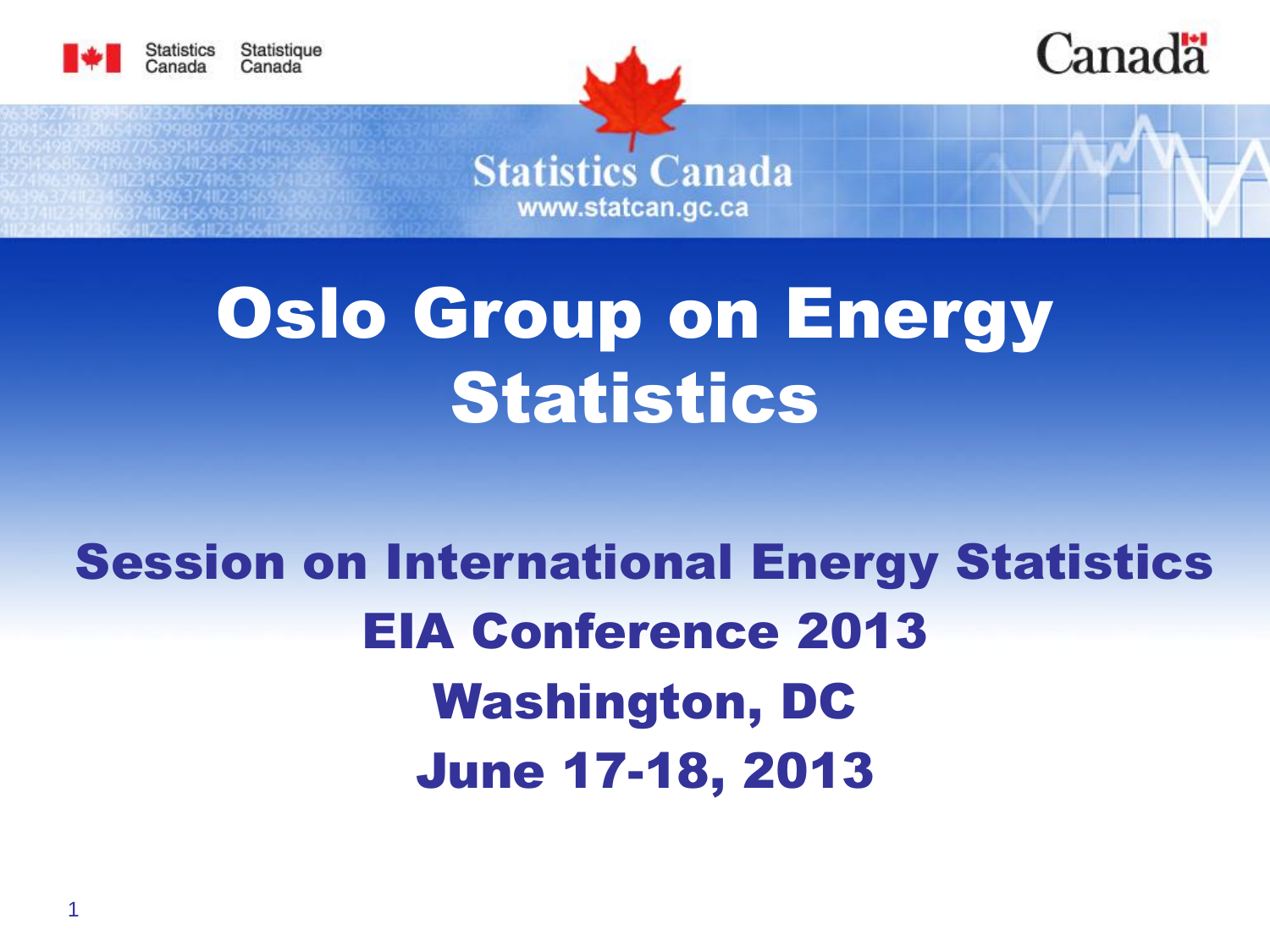



### What is the Oslo Group (OG)?

- A committee of international experts on energy statistics
- **Established by the United Nations Statistical** Commission (UNSC)
	- First meeting took place in 2006
- **Membership:** 
	- 30+ countries
	- 5 international organizations (UNSD, IEA, Eurostat, IAEA, IMF)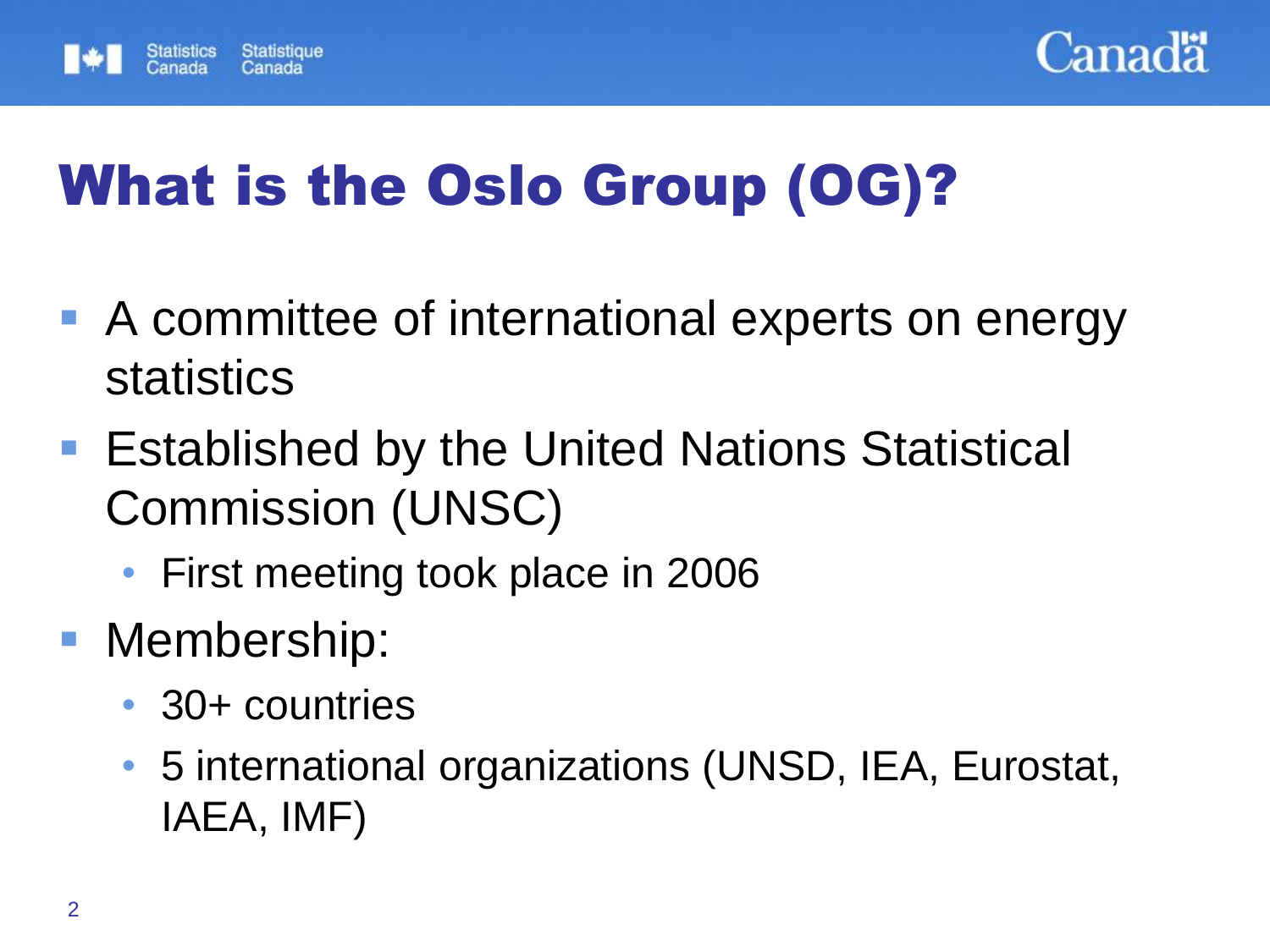



#### What is the Mandate of the OG?

- To promote and support the development, collection and dissemination of quality, comparable, timely energy statistics on a global basis
- Why is this important?
	- Market transparency and stability
	- Emergency preparedness
	- Research, planning, policy-development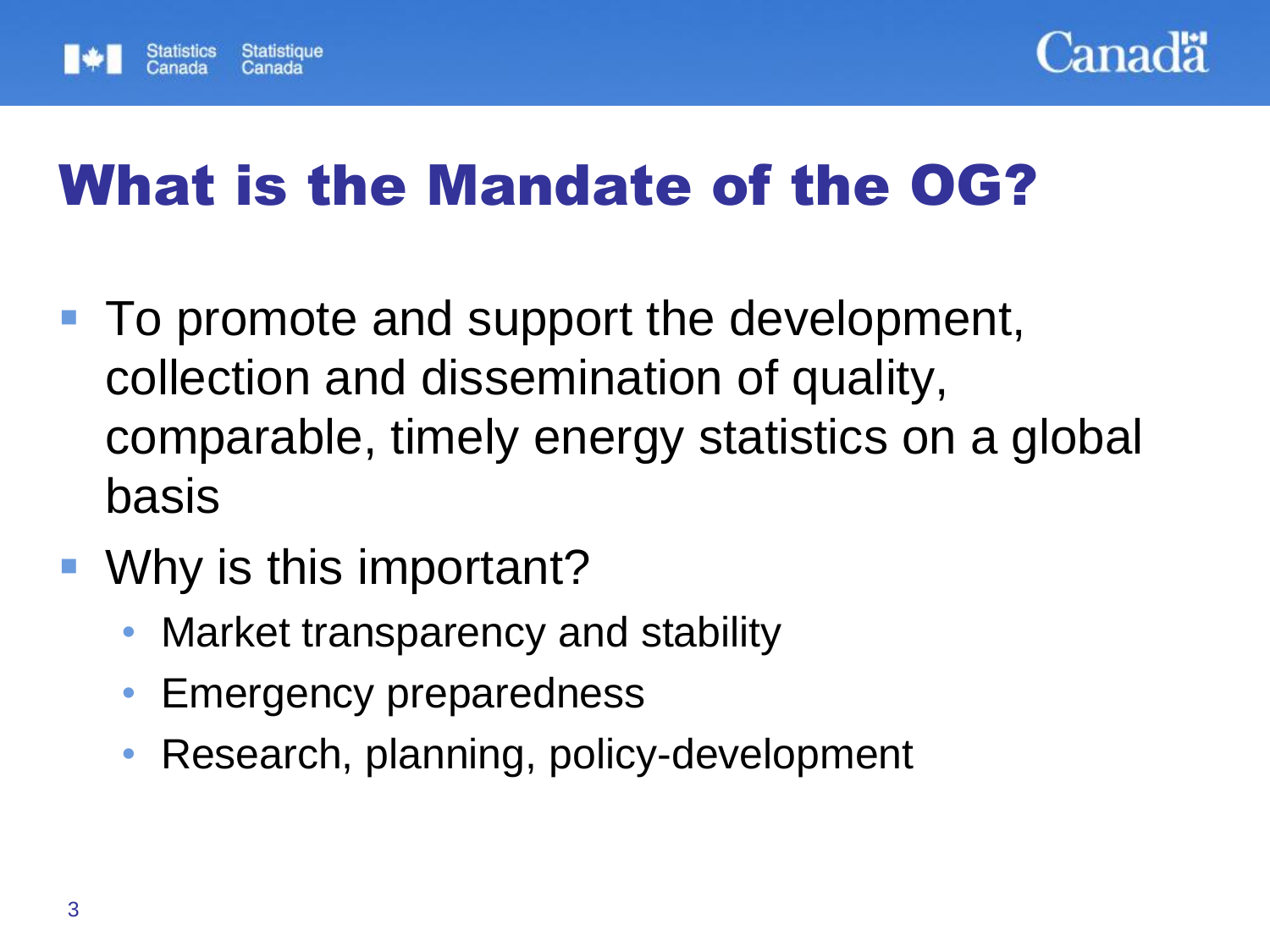



#### How does the OG work?

- Annual face-to-face meetings
- **Virtual meetings, other exchanges**
- Info posted on site: [http://og.ssb.no](http://og.ssb.no/)
- Different countries take the lead on particular themes
- Variety of activities and outputs, such as...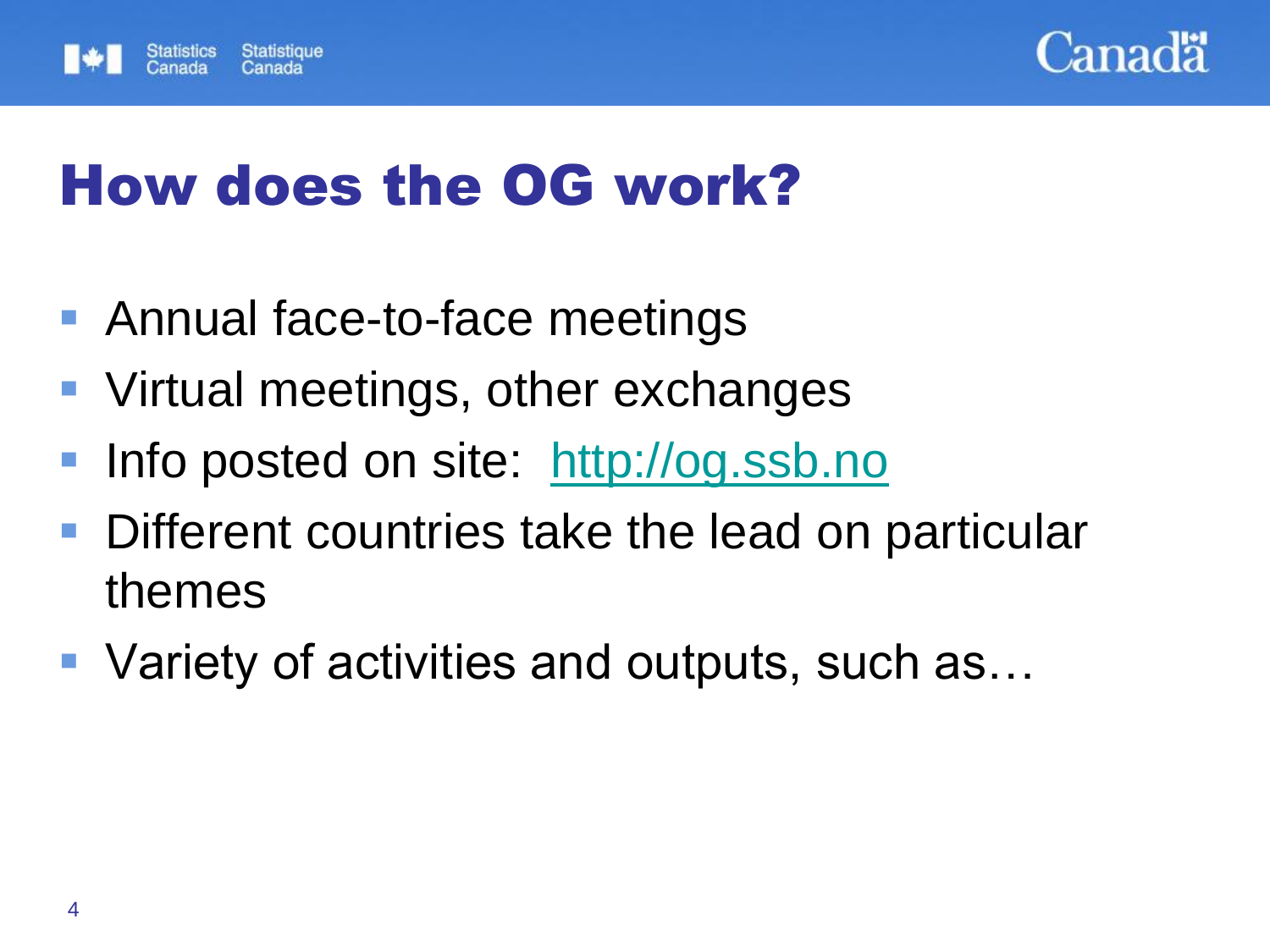



### International Recommendations for Energy Statistics (IRES)

#### Objectives:

- To provide a common, flexible framework for the compilation, analysis and dissemination of energy data
- To support the development of energy statistics programs to provide relevant, timely, reliable, comparable data
- Adopted by UNSC in 2011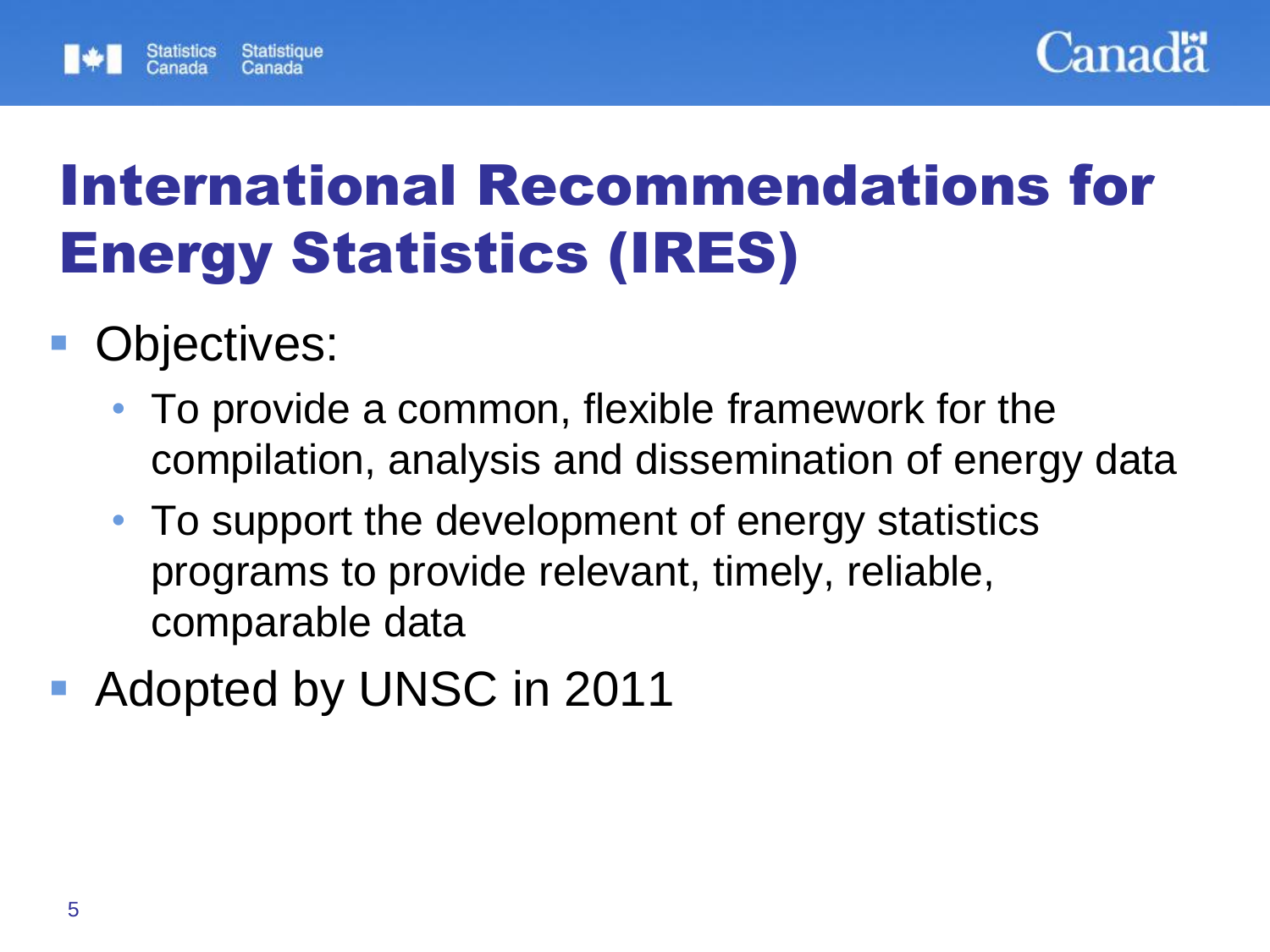



#### Content of the IRES

- Scope of energy statistics
- Concepts and definitions
- **International standard classifications**
- Measurement units and conversion factors
- Energy flows
- Data sources, collection and compilation
- Quality assurance and meta data
- Data dissemination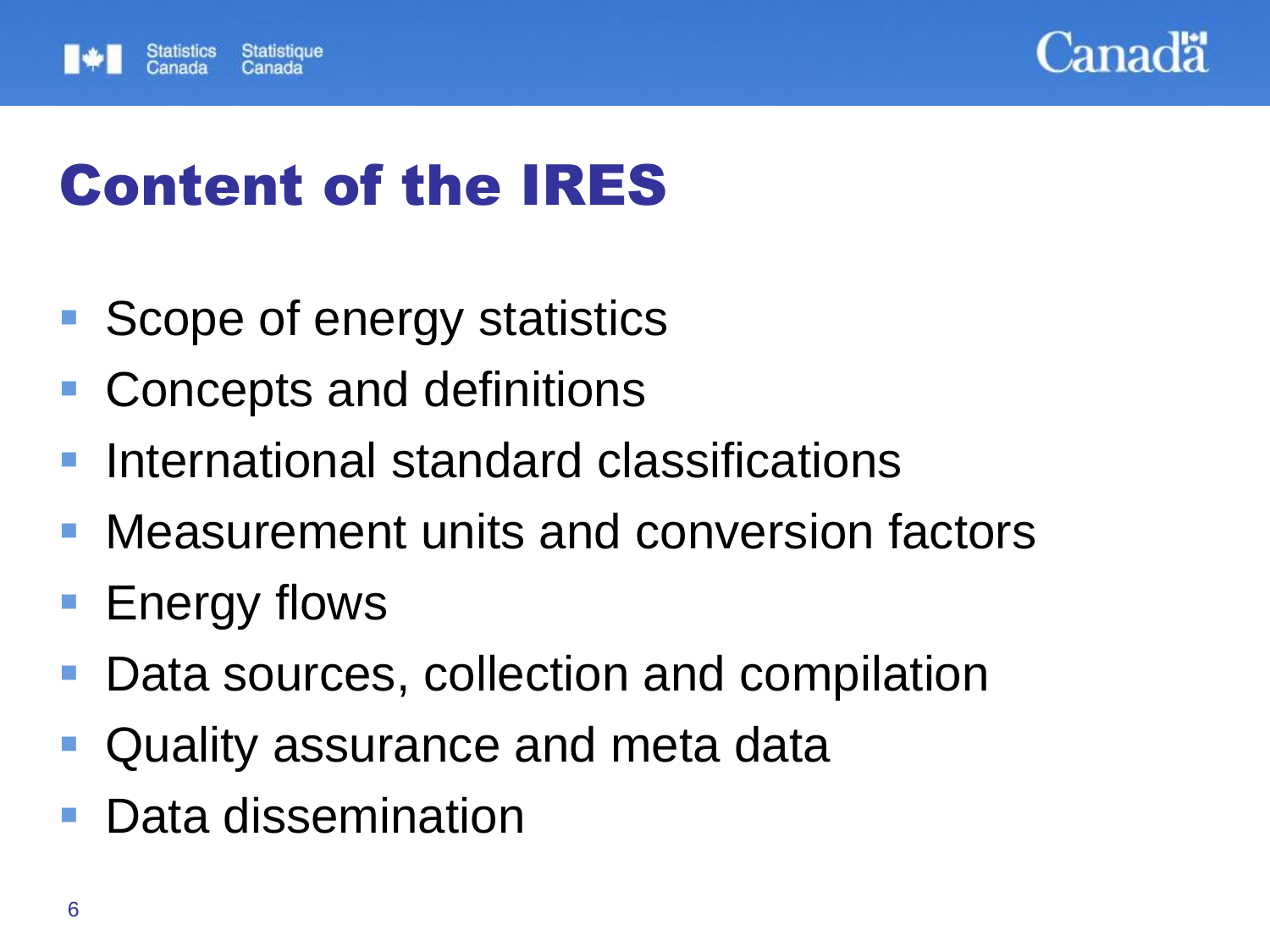



## Energy Statistics Compilers Manual

- Objective of the ESCM:
	- To provide practical guidance for the implementation of the IRES
	- To include examples of country best practices
- **Target audience: all institutions involved in the** collection, compilation and dissemination of energy data, regardless of level of development
- **Process: countries lead by theme**
- Timeframe: to be completed by spring 2014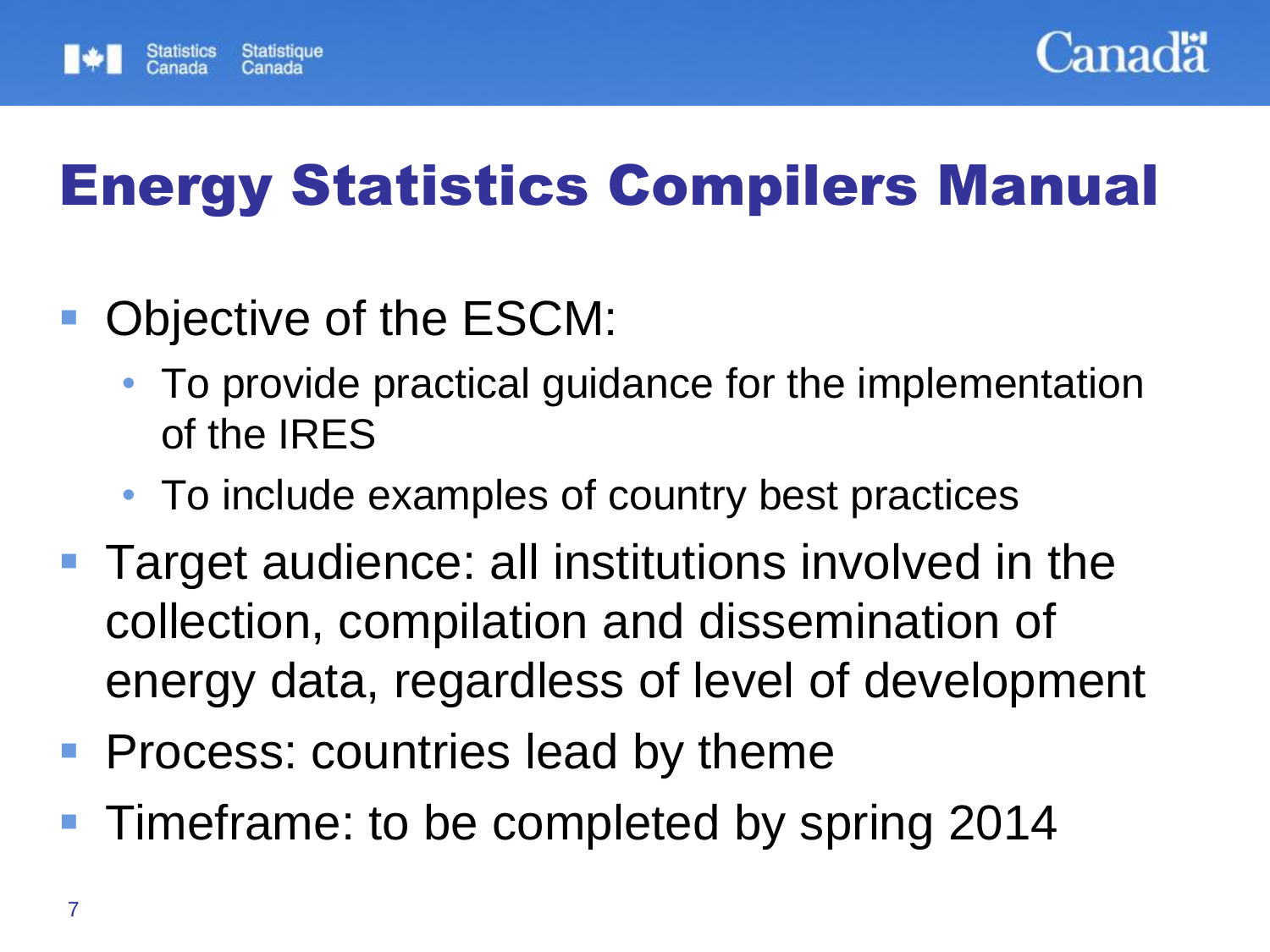



#### Content of the ESCM

- Legal foundations and institutional arrangements
- **Classifications**
- Data sources, collection, compilation
- Compilation of energy balances
- Compilation of energy accounts
- **Energy indicators and GHG emissions**
- Data quality and meta data
- Data dissemination, confidentiality, revisions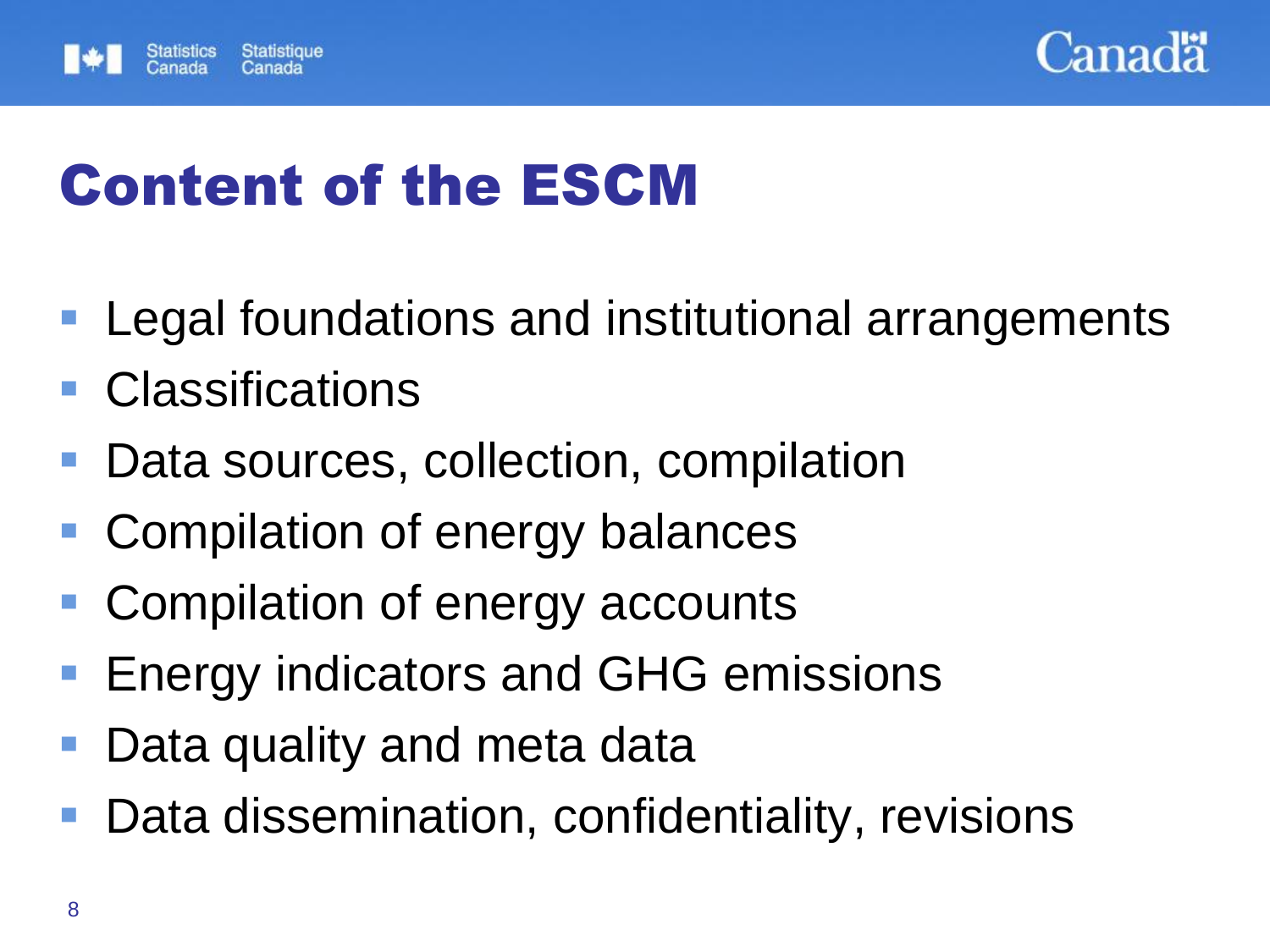



#### Other Activities and Outputs of OG

- Share country best practices
- Maintain Oslo site: http://og.ssb.no
- Create an international network of contacts
- **Liaise with other international groups** 
	- Intersecretariat Working Group on Energy Statistics (InterEnerStat)
	- London Group on environmental accounting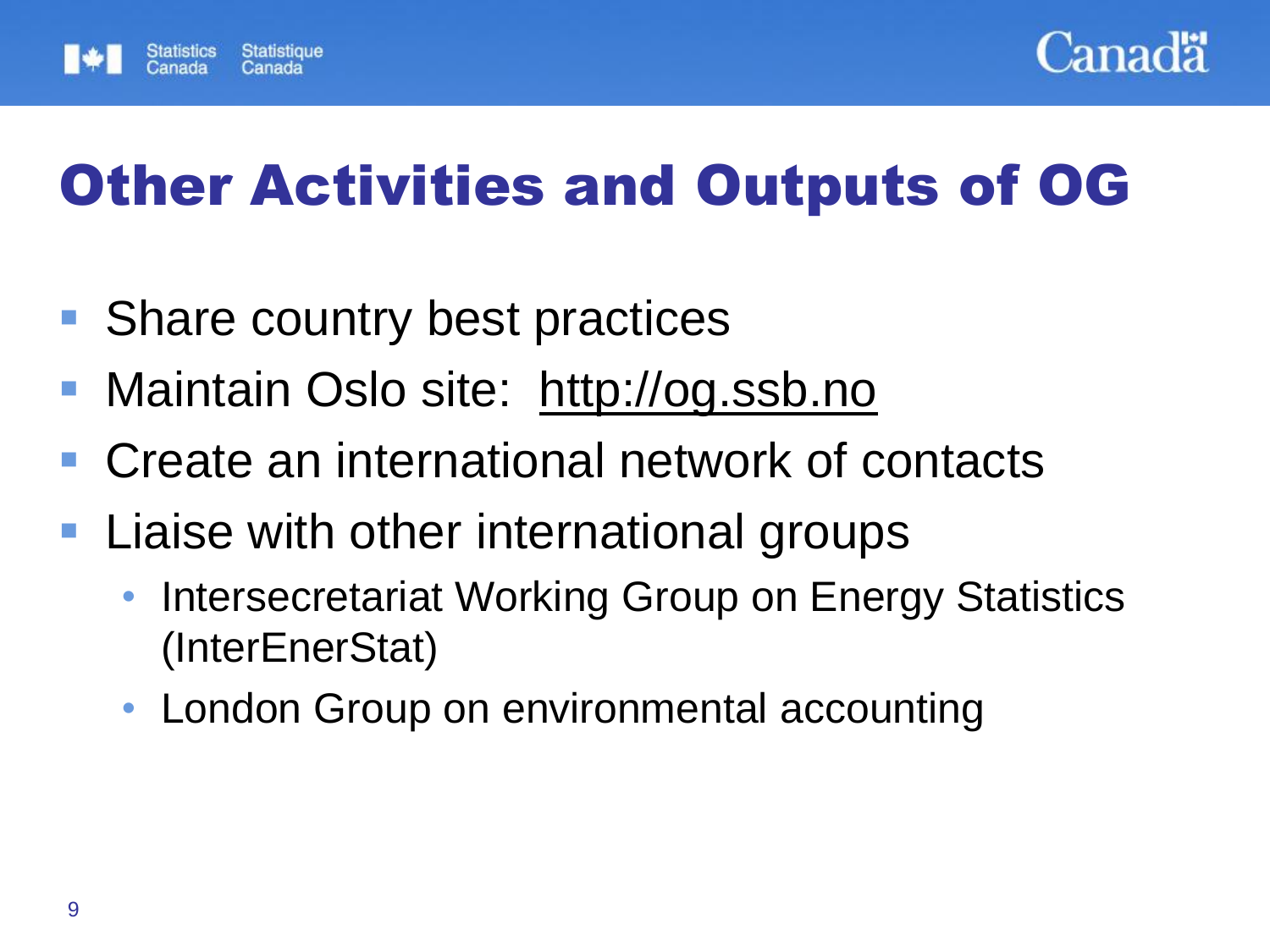



#### OG Work with United Nations

- OG supports the work program of the UN Statistics Division (UNSD):
	- Cooperate in the development of standards
	- Support UN regional workshops
	- Develop training materials
	- Provide expertise
- OG work is recognized and guided through periodical reviews by the UN Statistical Commission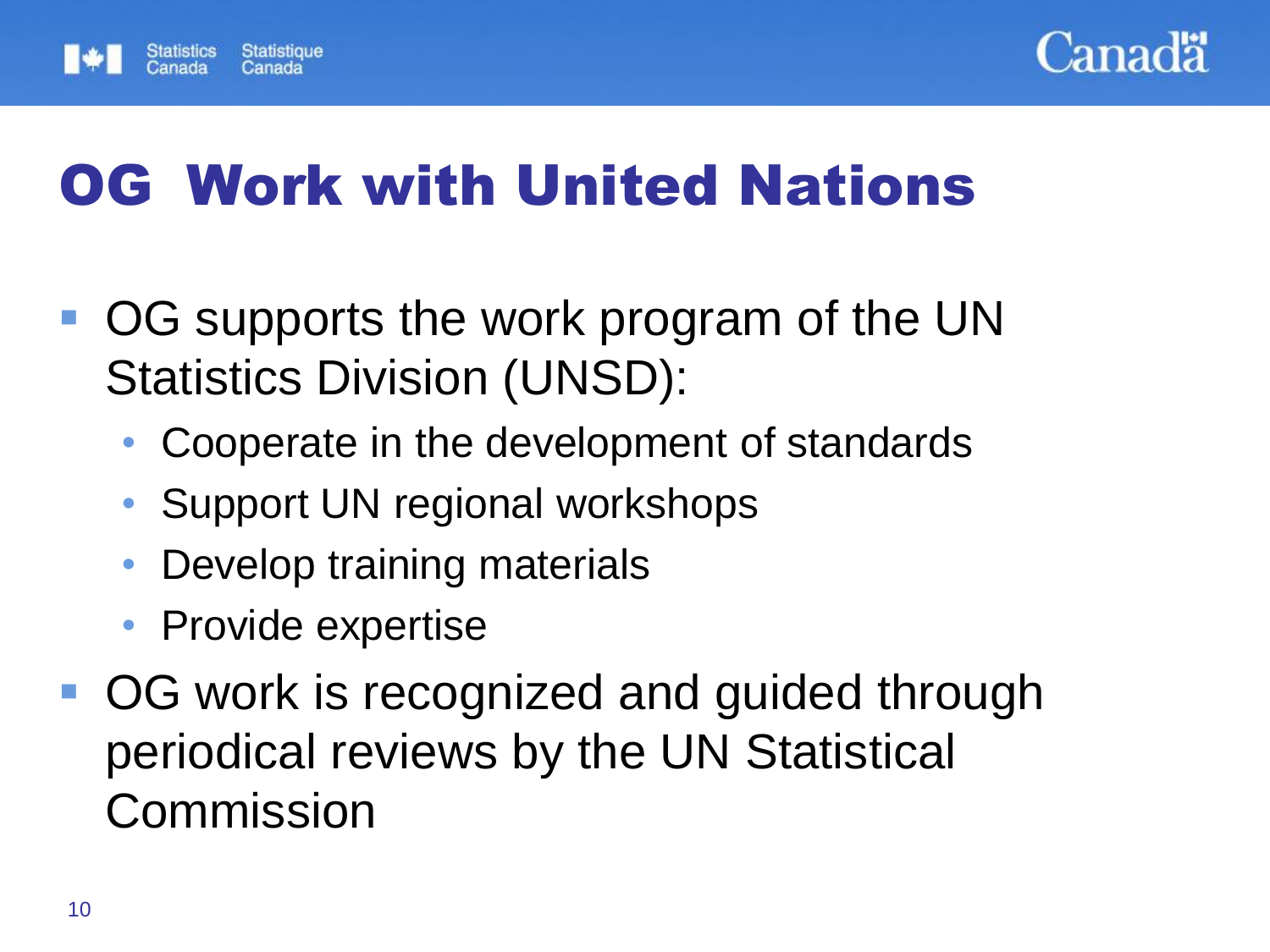



#### For further information…

Andy Kohut, Director Manufacturing and Energy Division Statistics Canada 170 Tunney's Pasture Driveway Ottawa, Ontario, Canada K1A 0T6 613-951-5858 [Andy.Kohut@statcan.gc.ca](mailto:Andy.Kohut@statcan.gc.ca) Chair: Oslo Group on Energy Statistics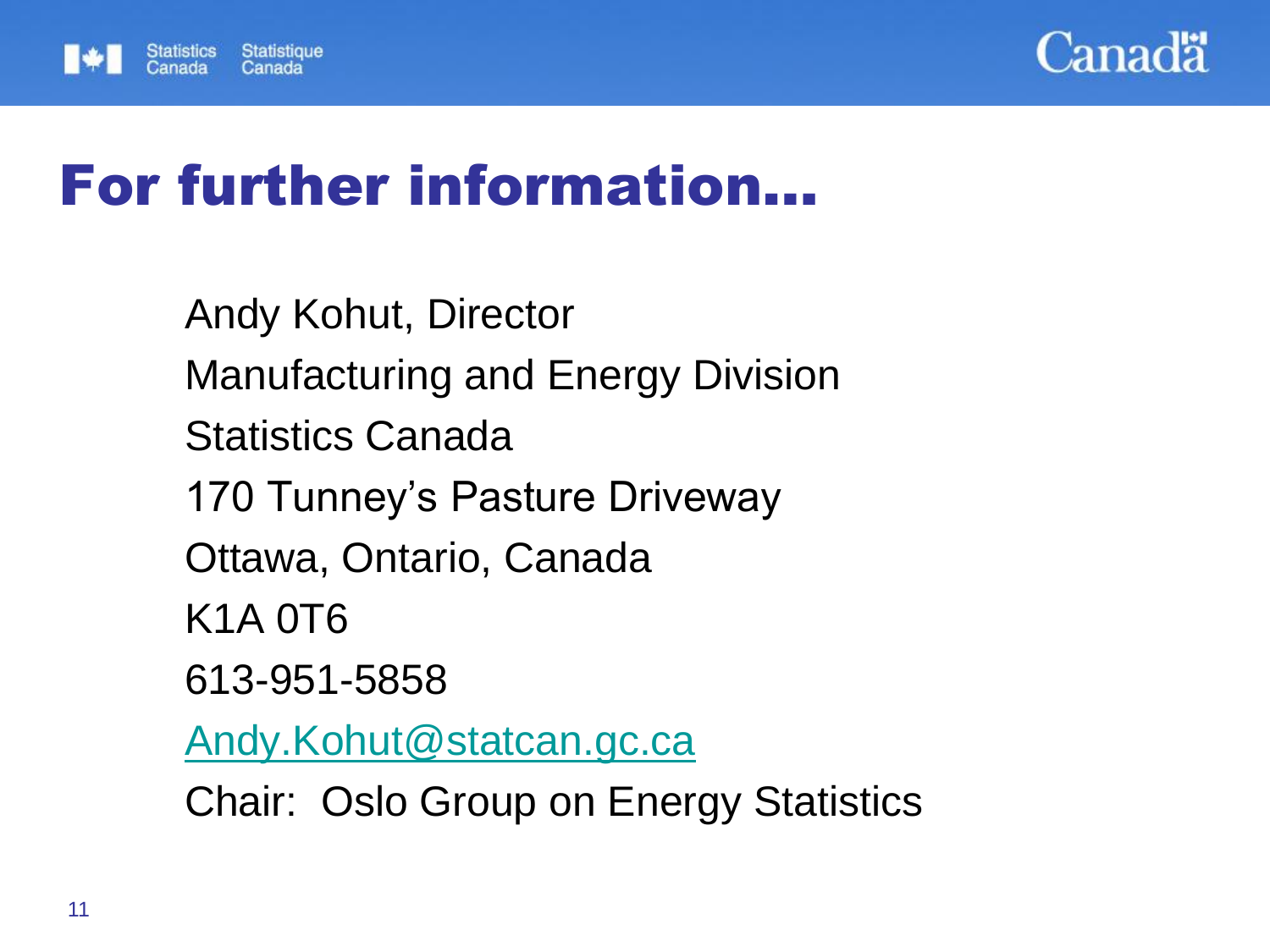



#### International Data: Canadian Example

- Why is international data important for Canada?
- How these data provide a context for understanding our place in the global community
- What are some of the issues & challenges that can be seen through international data?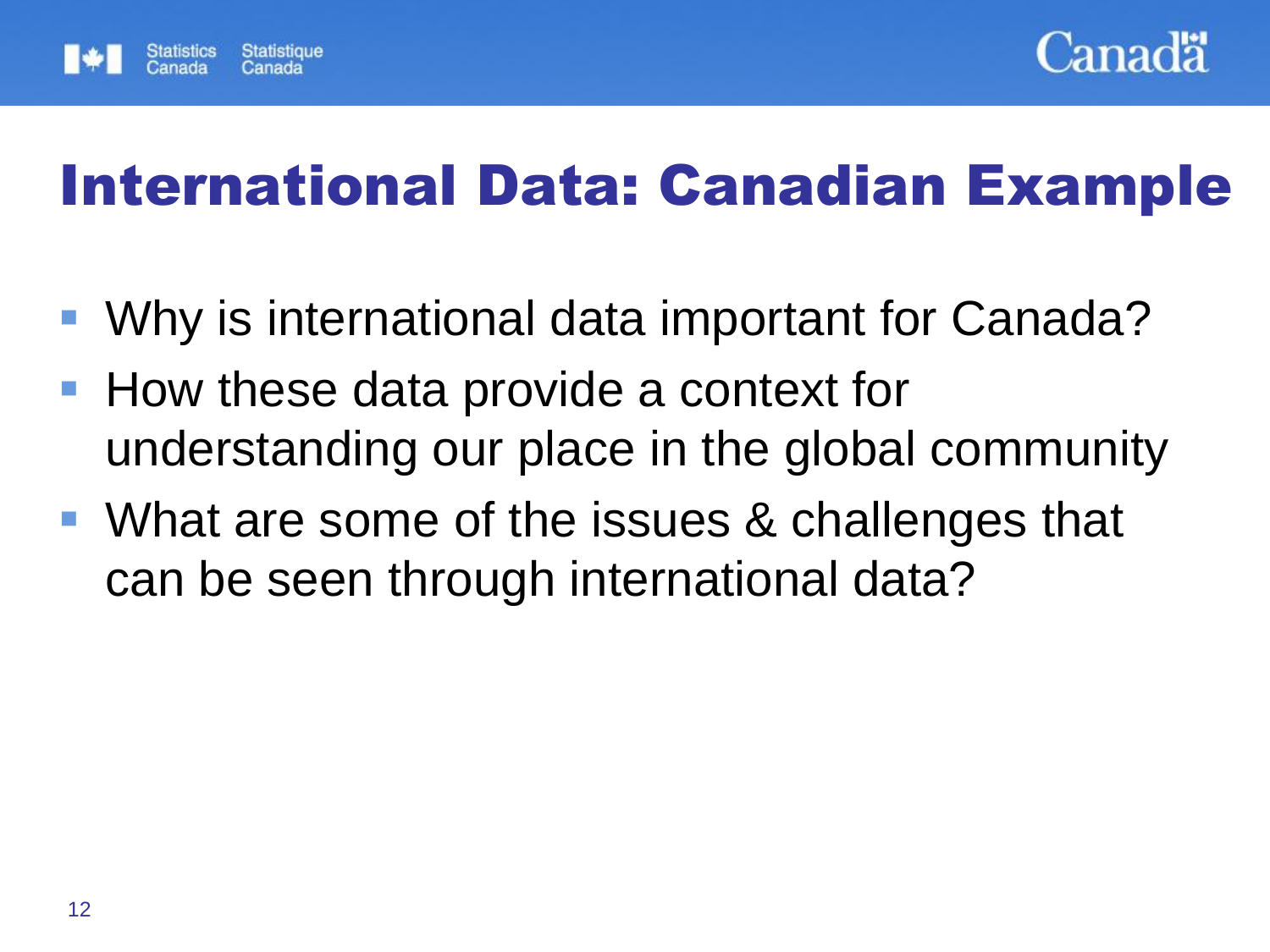



#### Canada is a major energy producer



Source: International Energy Agency.

#### 13 **13** Statistics Canada • Statistique Canada 19/06/2013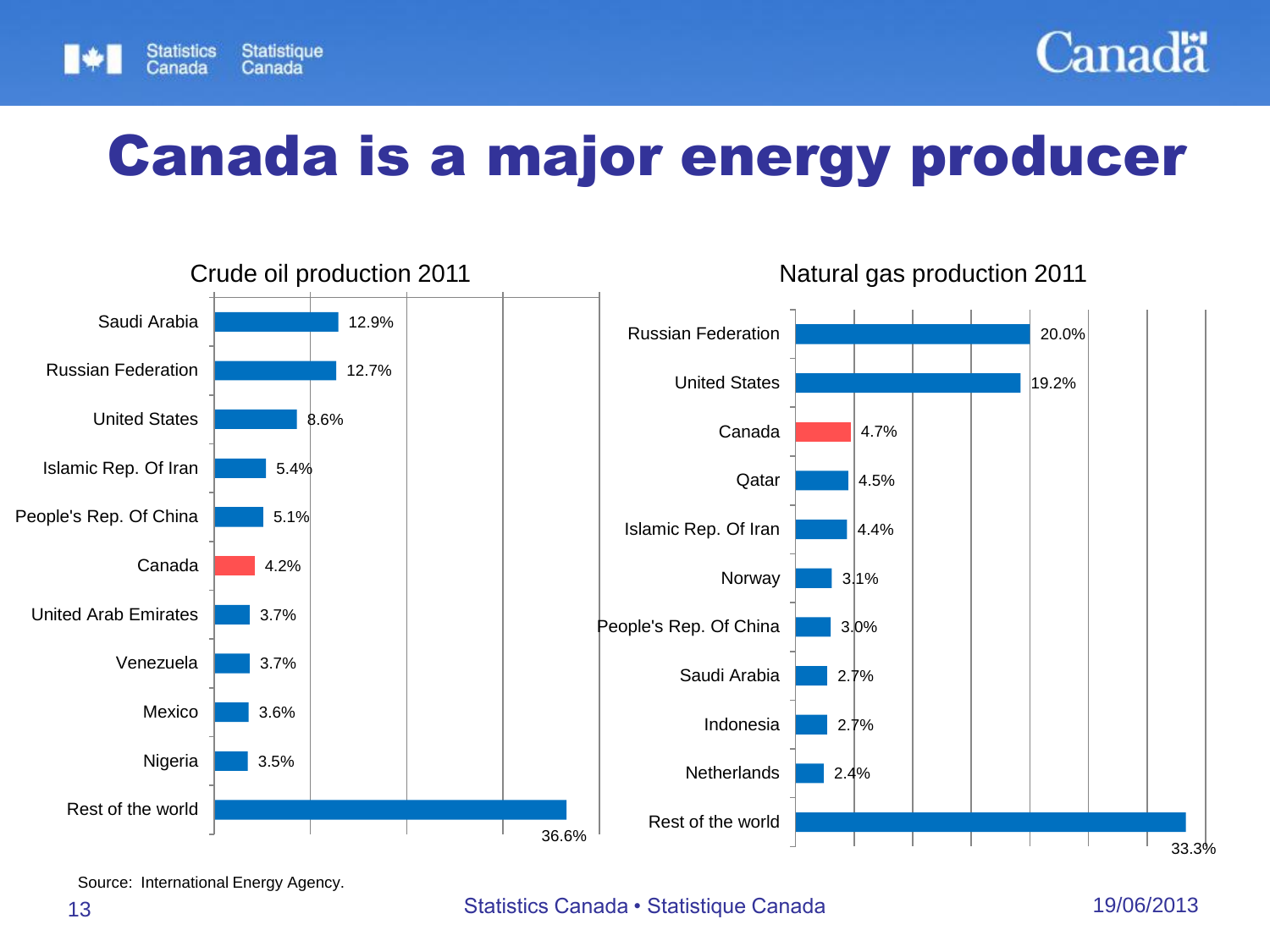



#### The energy sector is important to Canada's economy

**Gross domestic product by economic sector, 2012**



Source: Statistics Canada, CANSIM table 379-0031.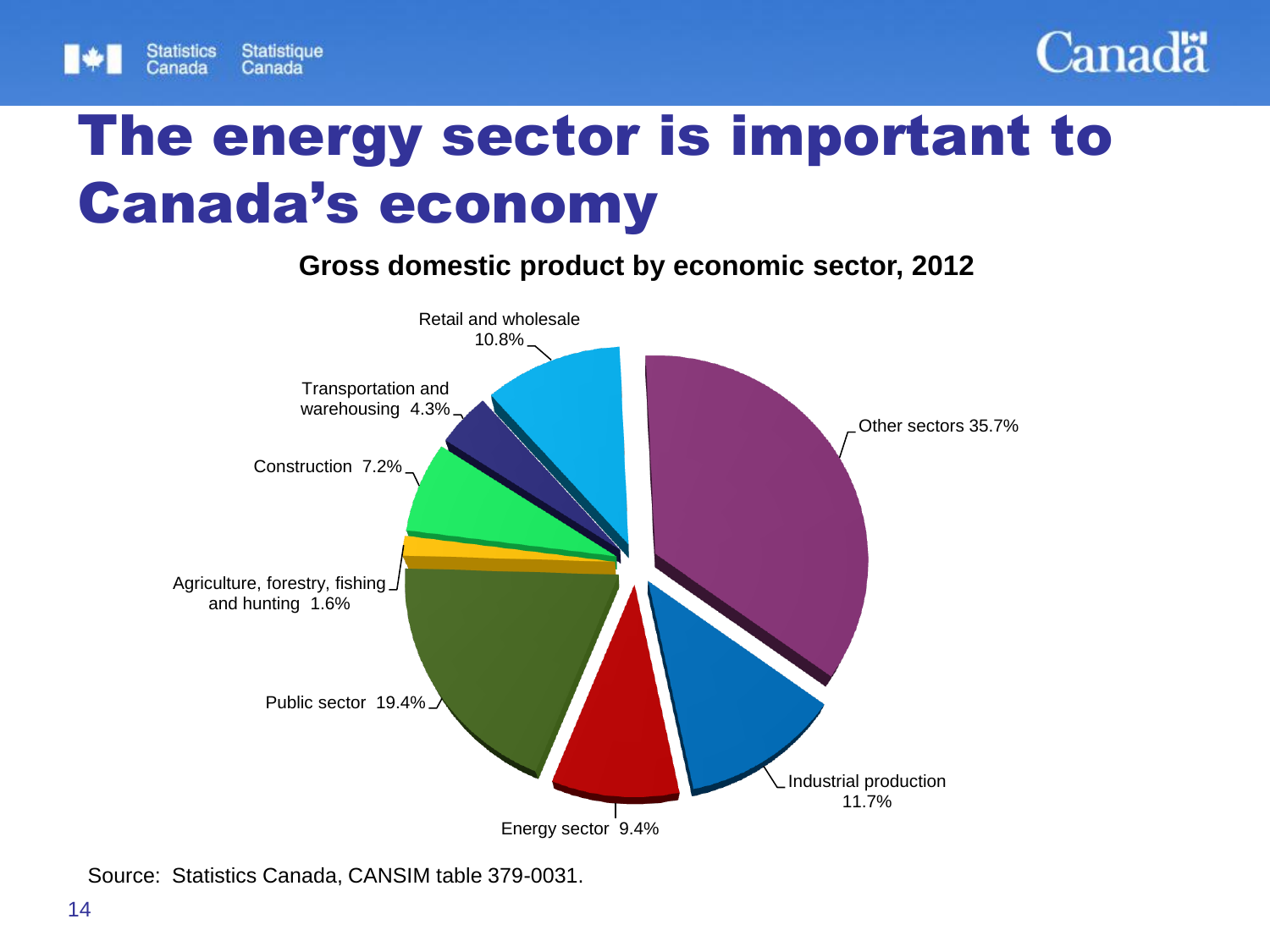



#### But Canada operates in a North American energy market

**Canadian energy exports to the U.S. Market, 2012**



Source: Statistics Canada, International Trade.